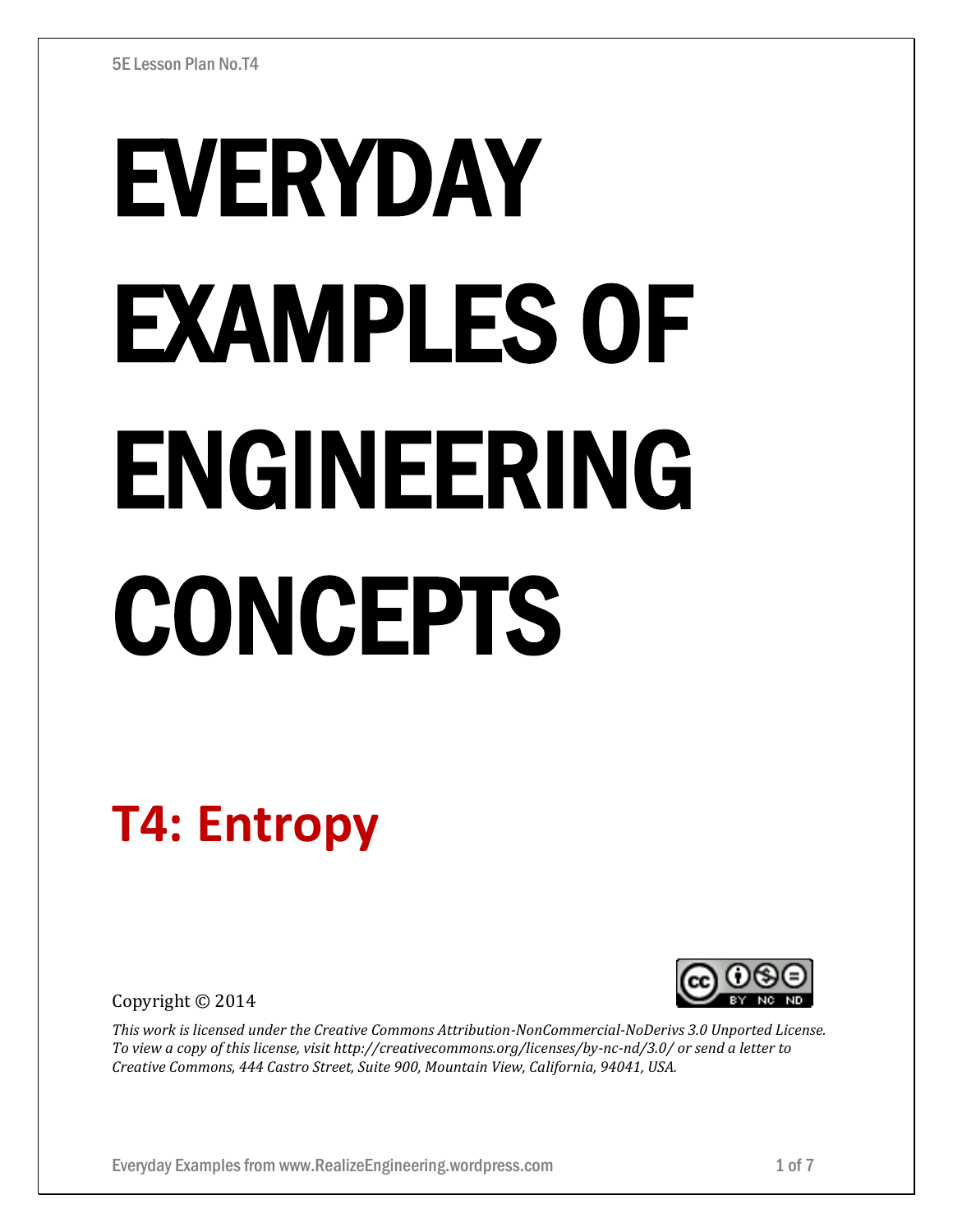*This is an extract from 'Real Life Examples in Thermodynamics: Lesson plans and solutions' edited by Eann A. Patterson, first published in 2010 (ISBN:* 978-0-9842142-1-1*) and contains suggested exemplars within lesson plans for Sophomore Thermodynamics Courses. They were prepared as part of the NSF-supported project (#0431756) entitled: "Enhancing Diversity in the Undergraduate Mechanical Engineering Population through Curriculum Change".* 

# **INTRODUCTION**

# (from *'Real Life Examples in Thermodynamics: Lesson plans and solutions'*)

These notes are designed to enhance the teaching of a sophomore level course in thermodynamics, increase the accessibility of the principles, and raise the appeal of the subject to students from diverse backgrounds. The notes have been prepared as skeletal lesson plans using the principle of the 5Es: Engage, Explore, Explain, Elaborate and Evaluate. The 5E outline is not original and was developed by the Biological Sciences Curriculum Study<sup>1</sup> in the 1980s from work by Atkin & Karplus<sup>2</sup> in 1962. Today this approach is considered to form part of the constructivist learning theory<sup>3</sup>.

These notes are intended to be used by instructors and are written in a style that addresses the instructor, however this is not intended to exclude students who should find the notes and examples interesting, stimulating and hopefully illuminating, particularly when their instructor is not utilizing them. In the interest of brevity and clarity of presentation, standard derivations, common tables/charts, and definitions are not included since these are readily available in textbooks which these notes are not intended to replace but rather to supplement and enhance. Similarly, it is anticipated that these lesson plans can be used to generate lectures/lessons that supplement those covering the fundamentals of each topic.

This is the third in a series of such notes. The others are entitled 'Real Life Examples in Mechanics of Solids' (ISBN: 978-0-615-20394-2), 'Real Life Examples in Dynamics'(ISBN: 978-0-9842142-0-4).

## **Acknowledgements**

Many of these examples have arisen through lively discussion in the consortium supported by the NSF grant (#0431756) on "Enhancing Diversity in the Undergraduate Mechanical Engineering Population through Curriculum Change" and the input of these colleagues is cheerfully acknowledged as is the support of National Science Foundation. The comments on an early draft made by Robert D. Handscombe of Handscombe Associates are gratefully acknowledged.

## Eann A. Patterson

 $\overline{a}$ 

*A.A. Griffith Chair of Structural Materials and Mechanics School of Engineering, University of Liverpool, Liverpool, UK & Royal Society Wolfson Research Merit Award Recipient+*

<sup>&</sup>lt;sup>1</sup> Engleman, Laura (ed.), *The BSCS Story: A History of the Biological Sciences Curriculum Study*. Colorado Springs: BSCS, 2001.

<sup>2</sup> Atkin, J. M. and Karplus, R. (1962). Discovery or invention? *Science Teacher* 29(5): 45.

<sup>3</sup> e.g. Trowbridge, L.W., and Bybee, R.W., *Becoming a secondary school science teacher*. Merrill Pub. Co. Inc., 1990.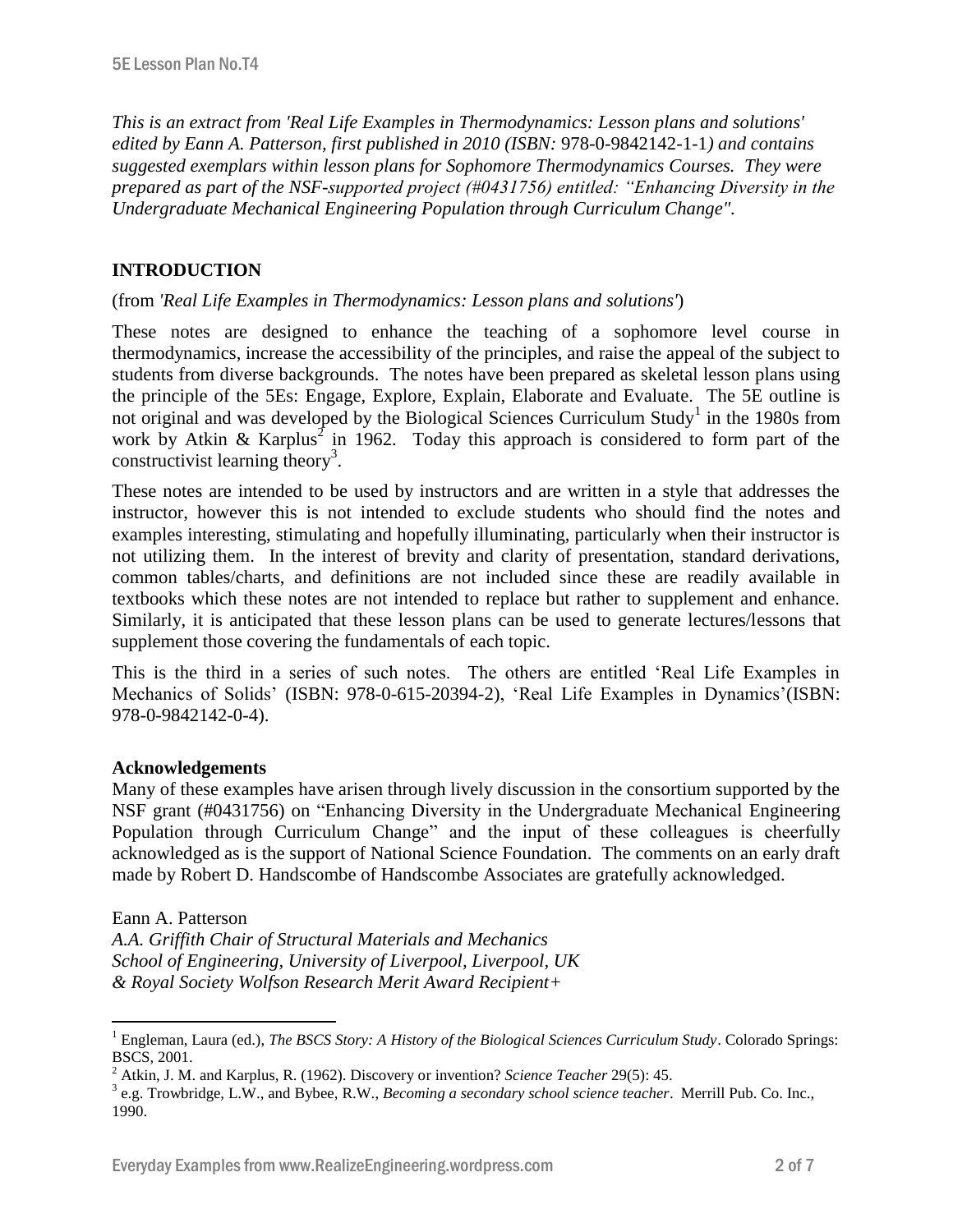# **SECOND LAW CONCEPTS**

# 4. Topic**: Entropy**

# **Engage:**

Take a pack of children's balloons into class. Hand one to each student. Ask the students to blow up their balloons and place them in a tidy pile in a corner of the room.

Of course you will not end up with a tidy pile! Unless you have a little static electricity around as in the photograph.



# **Explore:**

Ask the students what they feel when the gather round a barbeque on a late Fall day, or when they light the gas on the stove on a cold day. The answer should be heat! Ask them to discuss in pairs how the pile of balloons is analogous to heat from the gas stove or barbeque. Invite a couple of pairs to offer their explanation.

The balloons have a tendency to disperse; it is impossible to make a pile of them unless we use a box or a net to constrain them. Energy behaves in same way. Energy will always disperse unless it is constrained from doing so. Our most common experience of this dispersion is heat transfer as in the case of the gas stove or barbeque. The measure of energy dispersion is entropy.

# **Explain:**

Rudolf Clausius expressed his statement<sup> $\bullet$ </sup> of the second law of thermodynamics as

$$
\oint \frac{\delta Q}{T} \leq 0
$$

where  $\int$ means the integral or sum around a cycle, and  $\delta Q$  is the heat entering the system at a point in the cycle and at temperature T.

Clausius called the quantity on the left of the above equation 'entropy', which is denoted by *S* and

$$
dS = \frac{\delta Q}{T} \text{ so } \oint dS \le 0
$$

For a reversible process the equality applies, but for all other processes more entropy is transfered out of the system than into it.

The third law of thermodynamics defines the absolute value of entropy: *the entropy of a pure crystalline substance at absolute zero temperature is zero*. For a pure crystalline substance at

 $\overline{a}$  *It is impossible for any system to operate in thermodynamic cycle and produce no effect other than the transfer by heat from a cooler to a hotter body.*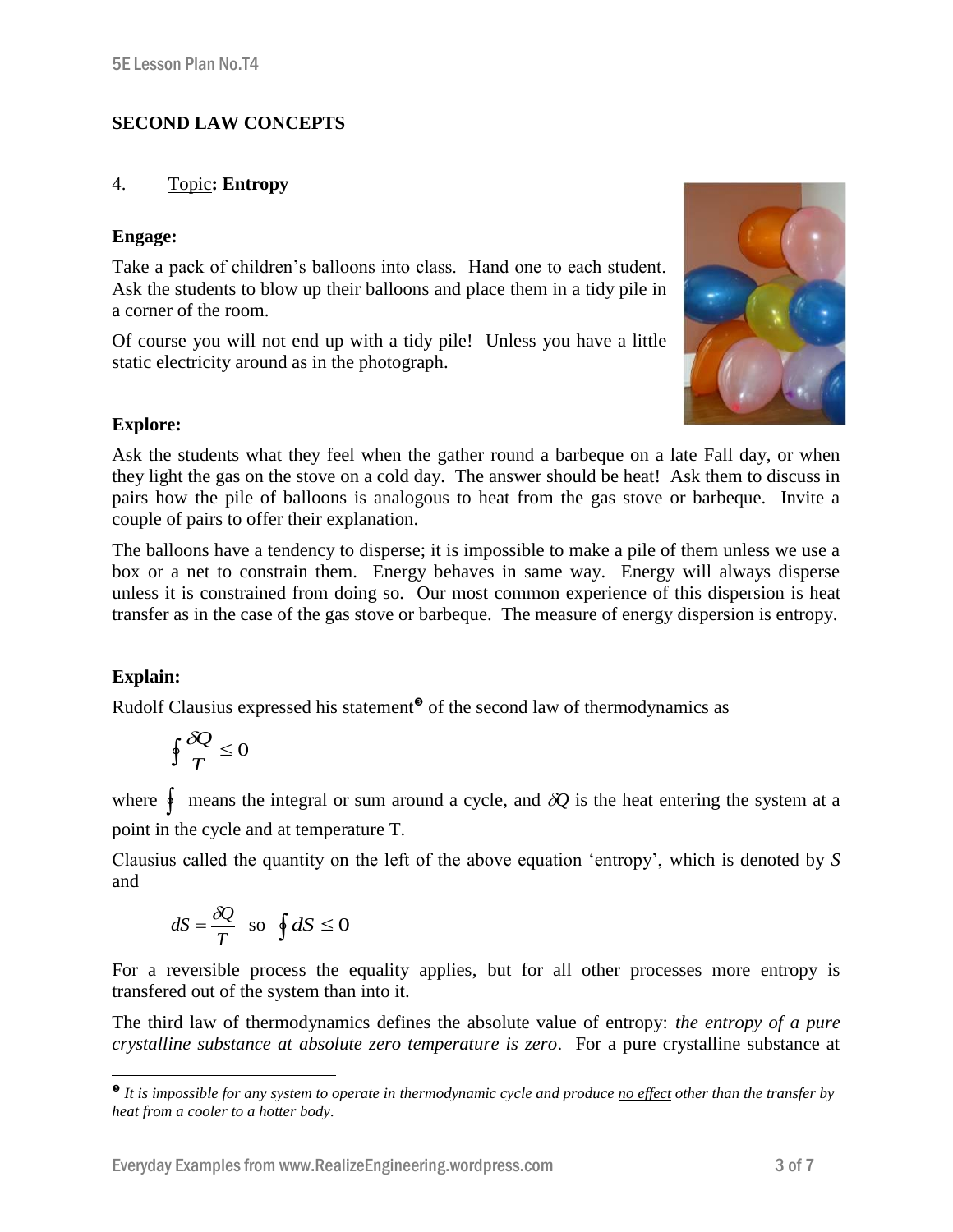absolute zero temperature we have no uncertainty about the state of its molecules which leads to a second definition of entropy based on statistical mechanics

$$
S = k \times \ln W
$$

where *W* is number of microstates that are consistent with the given macrostate and *k*  $(=1.380658\times10^{-23})$  is the Boltzmann constant (named after Ludwig Boltzmann who proposed the above relationship) and is the ratio of the molar gas constant to Avogadro's number.

At absolute zero temperature, there is no thermal motion of the molecules and there is only one way to arrange the molecules, so there is only one microstate consistent with the macrostate, i.e. we are certain about the state of the molecules and

$$
W = 1
$$
 and  $S = 1.380658 \times 10^{-23} \ln 1 = 0$ 

So the statistical thermodynamics definition of entropy proposed by Boltzmann agrees with that of Clausius at absolute zero temperature.

When the balloons are constrained in a box or net there are fewer configurations, perhaps two dozen (ln  $24 = 3.18$ ), that they can assume compared to the thousands of configurations (ln 2000)  $= 7.6$ ) which they can assume when they are free to disperse around the room; thus their 'entropy' is higher in the dispersed state.

#### **Elaborate:**

For an ideal gas the change in entropy between two states is given by

$$
ds = c_p \ln \frac{T_2}{T_1} - R \ln \frac{P_2}{P_1}
$$

where  $c_p$  (from thermodynamics tables<sup>4</sup>) is the specific heat capacity at constant pressure and *R* (=0.287 kJ/kgK) is the universal gas constant. Note that *s* is used to indicate specific entropy or entropy per unit mass.

We can consider air as an ideal gas and when it escapes from a puncture in our bicycle tire, the air experiences a change in entropy of

$$
ds = c_p \ln \frac{T_2}{T_1} - R \ln \frac{P_2}{P_1} = 1.005 \ln \frac{290}{294} - 0.287 \ln \frac{101}{310} = 0.308 \text{ kJ/kg} \cdot \text{K}
$$

assuming the temperature drops by  $4^{\circ}C$  from an ambient temperature of  $21^{\circ}C$  and the tires were pressurized at 45psi ( $\approx$ 310 kPa). In other words, the air disperses taking its internal energy with it and this dispersion can be quantified by the increase in its entropy of 0.308 kJ/kg·K.

We can use Boltzmann's equation to calculate the increase in the number of macrostates present in 1 gram of escaping air, i.e.

$$
W = \exp\frac{s}{k} = \exp\left[\frac{0.308 \times 10^{-3}}{1.380658 \times 10^{-23}}\right]
$$

 4 e.g. http://v5.sdsu.edu/testhome/Test/solve/basics/tables/tablesPG/pgConsts.html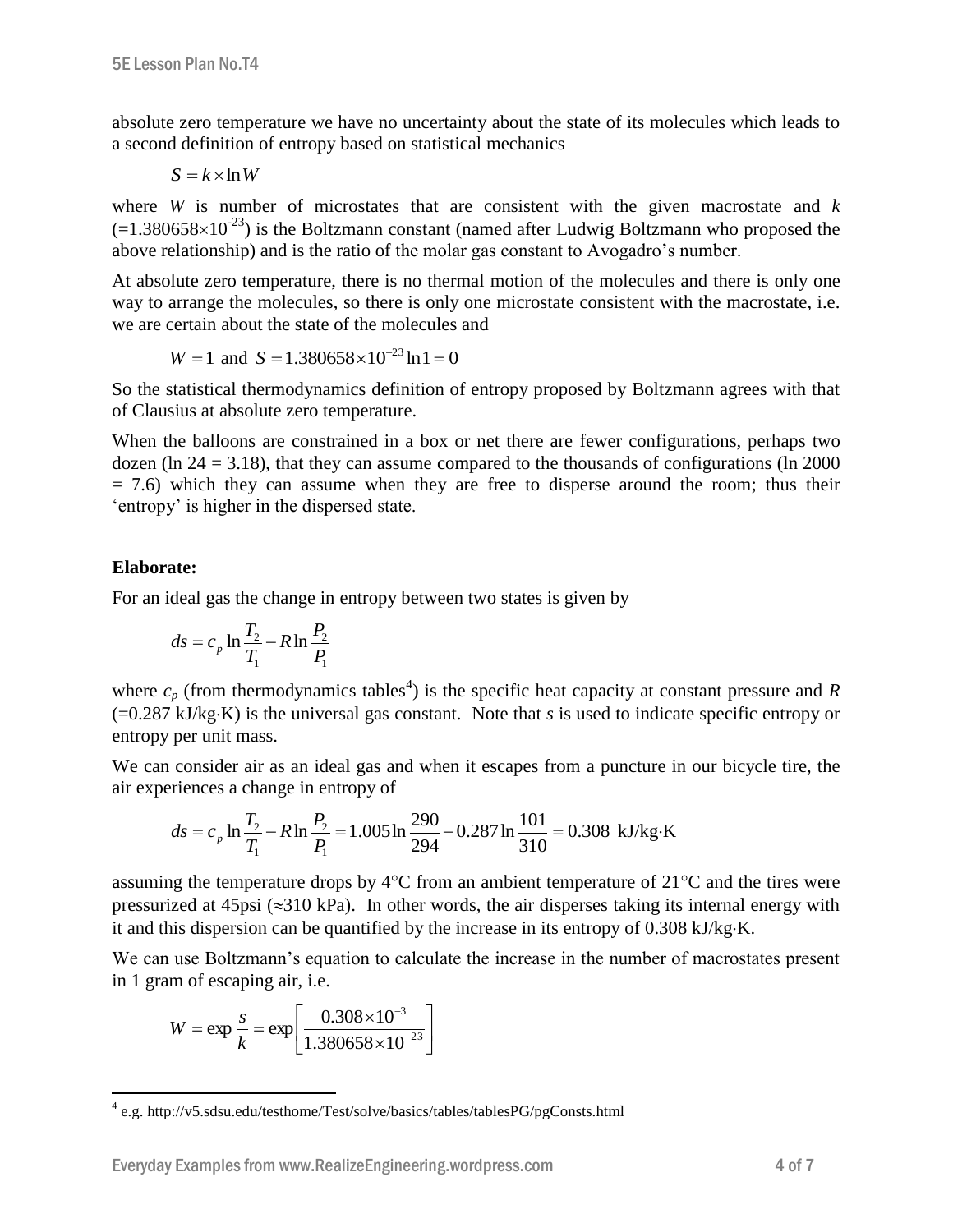this is an enormous number of microstates which is beyond the range of the editor's calculator.

This tendency to disperse can be used to do work for us which is what happens in a turbine. For instance, steam is generated in a pressurized boiler (using a heat source derived from burning a fuel) at  $2.8\text{MPa}$  and  $420^{\circ}\text{C}$  and is exhausted from the turbine at boiling point and half an atmosphere.

The entropy at the entry (1) and exit (2) states for the turbine can be found using the steam tables [\(www.dofmaster.com/steam.html\)](http://www.dofmaster.com/steam.html):

State 1:  $T_1 = 350 \degree \text{C}$  and  $P_1 = 2800 \text{ kPa}$  so  $s_1 = 6.7842 \text{ kJ/kg} \degree \text{C}$ 

State 2:  $T_2 = 100 \degree \text{C}$  and  $P_2 = 50.5 \text{ kPa}$  so  $s_2 = 7.6905 \text{ kJ/kg} \degree \text{C}$ 

These can be represented on a T-s diagram as shown below. In the ideal, reversible case there would be no increase in entropy and the process can be described as isentropic (constant entropy) resulting in end state 2*i*.



For state 2*i*:

 $P_{2i} = P_2 = 50.5 \text{ kPa}$  and  $s_{2i} = s_1 = 6.7842 \text{ kJ/kg}^{\circ} \text{C}$  from which the quality must be determined:

$$
x_{2i} = \frac{s_{2i} - s_f}{s_{fg}} = \frac{6.7842 - 1.0941}{6.4972} = 0.8758
$$

In order to define the efficiency of the turbine we need to introduce 'enthalpy'. Enthalpy is defined as the sum of the internal energy of the substance and the product of its pressure and volume, and can be expressed as  $h = u + pv$ . For state 2*i*,

$$
h_{2i} = h_f + x_{2i}h_{fg}
$$

where  $h_f$  and  $h_{fg}$  can be found in the steam tables for  $T_2 = 100\degree$ C and  $P_2 = 50.5$ kPa.

Hence, 
$$
h_{2i} = h_f + x_{2i}h_{fg} = 341.6059 + (0.8758 \times 2304.7903) = 2360 \text{ kJ/kg}
$$

The efficiency of the turbine can be defined as the ratio of the actual enthalpy change to the ideal (isentropic) enthalpy change, i.e.

$$
\eta_{II} = \frac{h_1 - h_2}{h_1 - h_{2i}}
$$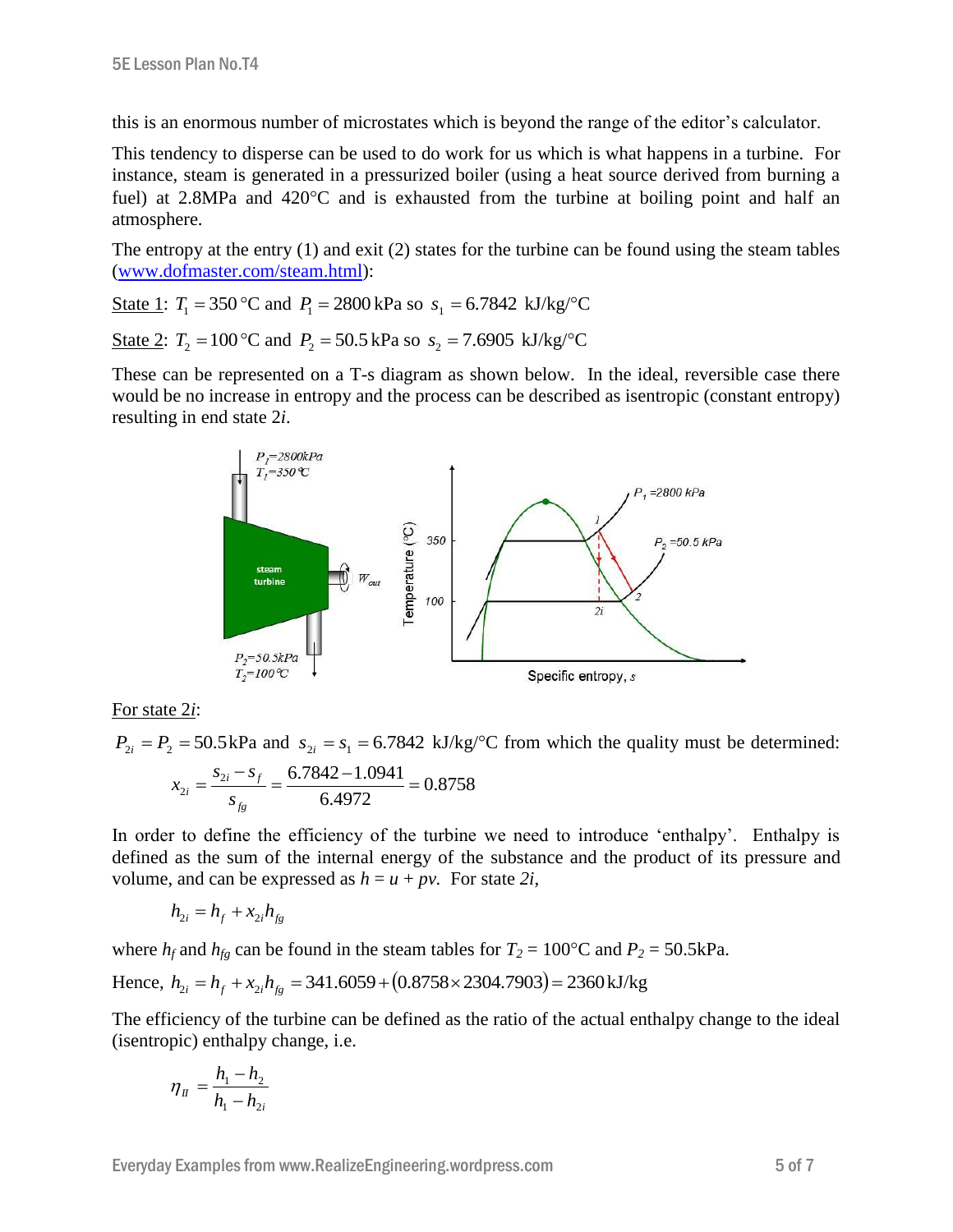where  $h_1$  and  $h_2$  can be found in the steam tables i.e.

State 1:  $T_1 = 350$  °C and  $P_1 = 2800$  kPa so  $h_1 = 3121.86$  kJ/kg

State 2:  $T_2 = 100 \degree \text{C}$  and  $P_2 = 50.5 \text{ kPa}$  so  $h_2 = 2682.5 \text{ kJ/kg}$ 

hence  $\eta_{\mu} = \frac{n_1 n_2}{1 \cdot 1} = \frac{3121.00}{3421.05 \cdot 2002.5} = 0.577$  $3121.86 - 2360$  $3121.86 - 2682.5$  $1 - \mu_2$  $\frac{1 - n_2}{1} = \frac{3121.00 - 2002.3}{2121.00 - 2002.3} =$  $\overline{a}$  $=\frac{3121.86-}{212.86}$  $\overline{a}$  $=\frac{h_1-}{h_2}$  $\frac{1}{n} - \frac{1}{n_1 - n_2}$  $h_1 - h$  $\eta_{\scriptscriptstyle H} = \frac{n_1 n_2}{1 \cdot 1 \cdot 1} = \frac{3121.00}{2121.05 \cdot 1000} = 0.577 \text{ or } 57.7\%$ 

This is known as second-law efficiency and can be expressed in terms of useful work (*Wuse*) to reversible ( $W_{rev}$ ) work, i.e.  $\eta_{II} = W_{use}/W_{rev}$  for a work-performing device and  $\eta_{II} = W_{rev}/W_{use}$  for a work-consuming device.

#### **Evaluate:**

Invite students to attempt the following examples:

#### *Example 4.1*

Determine the entropy generated when 1oz of milk from the refrigerator is added to an insulated 9oz mug of coffee. Where/what is this entropy?

#### Solution

Assume the refrigerator is at  $3^{\circ}C$  and the coffee at  $80^{\circ}C$  and that milk and coffee can be considered equivalent to water. The first law of thermodynamics can be used to consider the heat transfer that occurs during mixing in the absence of any external work or heat input; so that the heat transfer to the milk must equal the heat transfer from the coffee, i.e.

$$
Q_{gained\ by\ milk} = Q_{lost\ by\ coffee}
$$
 and  $Q = mc_p \Delta T$ 

so the temperature,  $T_3$  after mixing without heat loss to the surroundings will be

$$
T_3 = \frac{m_{milk}T_{milk} + m_{coffee}T_{coffee}}{m_{milk} + m_{coffee}} = \frac{(1 \times 276) + (9 \times 353)}{10} = 345.3 \text{ K} (= 72.3^{\circ}\text{C})
$$

The entropy generated will be  $S_{generated} = S_{mixture} - (S_{milk} + S_{cofree})$ 

Now, using the steam tables for water at  $T = 3$ , 80, and 72.3°C,  $s = 0.0459$ , 1.0752, and 0.9828 kJ/kg/°C respectively.

So, for milk before mixing,  $S_{milk} = m_{milk} s_{T=3} = 0.028349 \times 0.0459 = 1.3012 \times 10^{-3} \text{ kJ}$ 

for coffee before mixing,  $S_{coffee} = m_{coffee} s_{T=80} = 0.028349 \times 9 \times 1.0752 = 0.2743 \text{ kJ}$ 

for mixture, 
$$
S_{mixture} = m_{mixture} s_{T=723} = 0.028349 \times 10 \times 0.9828 = 0.2786 \text{ kJ}
$$

hence the entropy generated is

$$
S_{generated} = S_{mixture} - (S_{milk} + S_{coffee}) = 0.2786 - (0.0013 + 0.2743) = 3.0127 \times 10^{-3} \text{ kJ} \ (\approx 3 \text{J})
$$